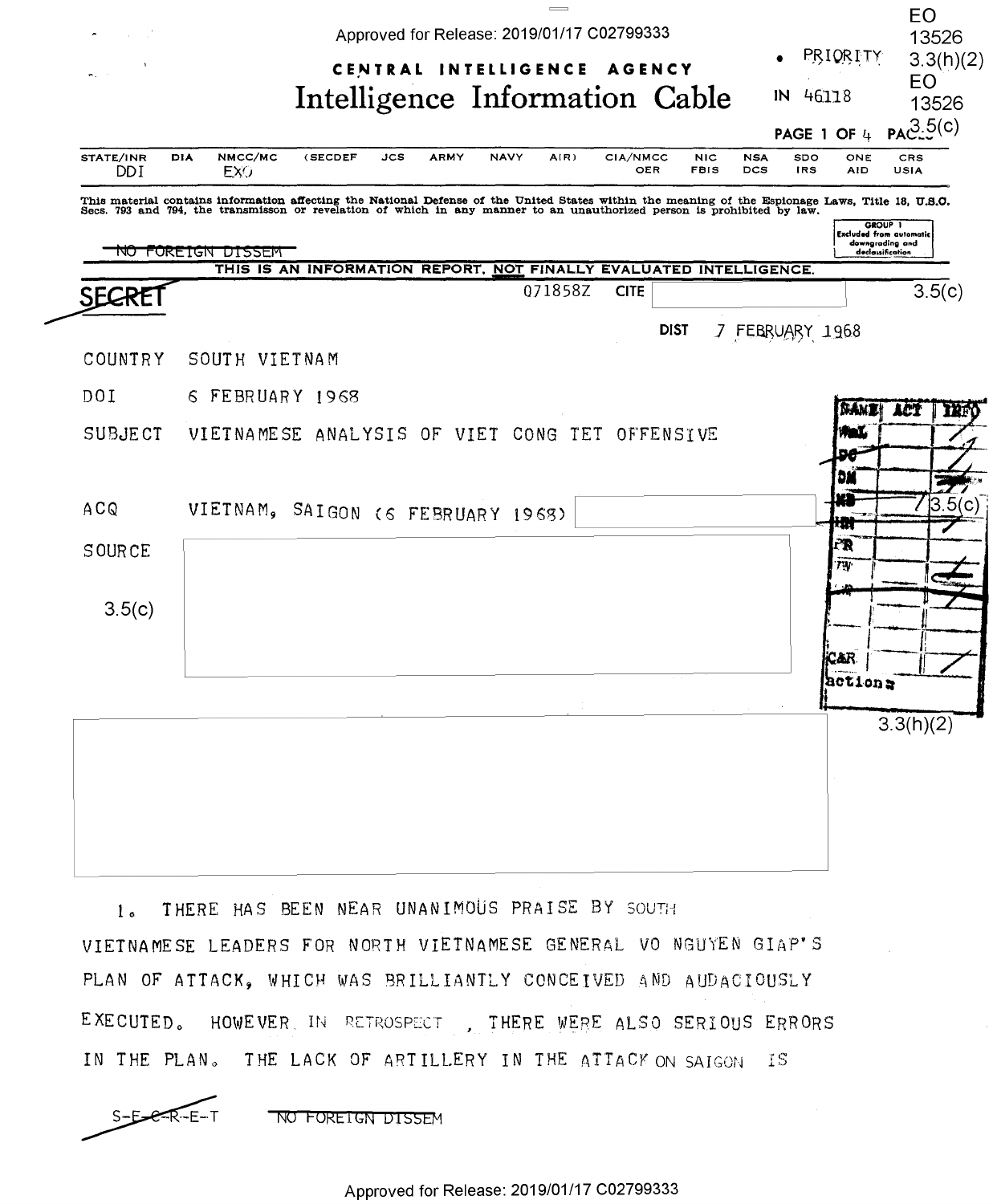**PAGE 2 OF 4 PAGES**  PAGE 2 OF '4' PAGES



NO EORETGN DISSEM

SOMEWHAT SURPRISING. A NUMBER OF THEORIES ARE ADVANCED, ONE BEING THE DISCOVERY OF A LARGE ARTILLERY CACHE BY THE AMERICANS. BEING THE DISCOVERY OF A LARGE ARTILLERY CACHE BY THE AMERICANS. ANOTHER ATTRIBUTES THE ABSENCE OF ARTILLERY TO THE ELIMINATION ANOTHER ATTRIBUTES THE ABSENCE OF ARTILLERY TO THE ELIMINATION OF A NUM9ER OF KEY ENEMY LEADERS IN THE EARLY STAGES OF A NUMBER OF KEY ENEMY LEADERS IN THE EARLY STAGES OF THE ATTACK, CAUSING A BREADOWN IN COMMAND DECISIONS. IN OTHER <sup>1</sup> .1/0RDS, FOR POLITICAL REASONS, THE VIET CONG (VC) *I*  IN OTHER NORDS, FOR POLITICAL REASONS, THE VIET CONS (VC)/ NORTH VIETNAMESE CDRV) LEADERS W.ONTED TO HOLD OFF ON THE USE OF NORTH VIETNAMESE (DRV) LEADERS NANTED TO HOLD OFF ON THE USE OF ARTILLERY IN ORDER NOT TO JEOPARDIZE THE HOPE THAT THE POPULACE WOULD RISE AND SUPPORT THEM. POSSIBLY, IT IS CONJECTURED, IF THIS PART OF THE PLAN FAILED, A COMMAND DECISION COULD BE MADE TO BRING UP SUPPORTING FIREPOWER. HOWEVER, BY THE TIME THE LACK OF A POPULAR UPRISING BECAME APPARENT, KEY ENEMY LE,ADERS HAD EITHER BEEN KILLED UPRISING BECAME APPARENT, KEY ENEMY LEADERS HAD EITHER BEEN KILLED OP PUT TO FLIGHT OR WERE WITHOUT COMMUNICATIONS WITH THEIR TROOPS OR PUT TO FLIGHT OR WERE WITHOUT COMMUNICATIONS WITH THEIR TROOPS.

2. MANY GOVERNMENT OF VIETNAM (GVN) OFFICIALS FEEL THAT THE BREAKDOWN OF WHAT HAD TO BE A VERY INTRICATE ANDHNELICATE . COMMUNICATIONS NETWORK MAY HAVE BEEN A SERIOUS FLAW IN THE VC MASTER PLAN. COVERT AND COORDINATED, NOT TO HENIION COMPARTMENTED, MOVEMENT OF SUCH LARGE NUMBERS OF PERSONNEL INTO SAIGON AND THE OTHER POPULATED AREAS ATTACKED, MUST HAVE PLACED A SEVERE STRAIN ON AN ALREADY DIFFICULT COMMUNICATION PROBLEM. IN THE EARLY

NO FORE TGN DISSEM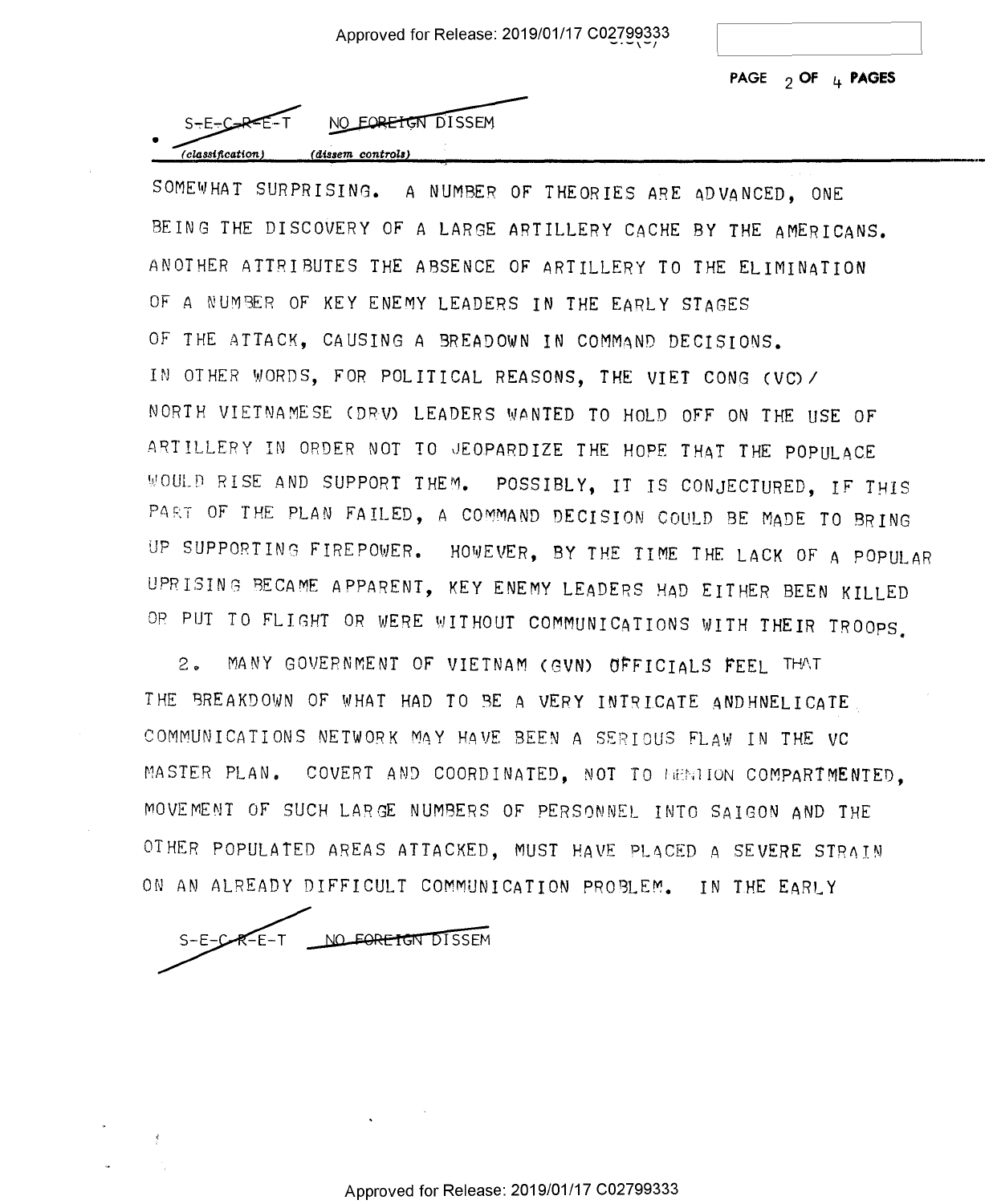3.5(c)

**PAGE 3 OF 4 PAGES** 

| $S-E-EX-F$       | NO FOREIGN DISSEM |
|------------------|-------------------|
| (classification) | (dissem controls) |

...

ORGANIZATION PHASE THE ENEMY WAS ABLE TO BENEFIT GREATLY FROM ORGANIZATION PHASE THE ENEMY MAS ABLE TO EENEEIT GREATLY FROM THE RELAXED ATMOSPHERE OF TET, A PERIOD WHEN THERE IS MUCH THE RELAXED ATMOSPHERE 0F TEI, A PERIOD NHEN THERE IS MUCH MOVEMENT IN THE CITYo BUT THESE FRAGILE COMMUNICATIONS CHANNELS MOVEMENT IN THE CITYO BUT THESE FRARILE COMMUNICATIONS CHANNELS MUST HAVE BROKEN DOWN FAIRLY RAPIDLY TO THE DETRIMENT OF THE MUST HAVE BROKEN DONN FAIRLY RAPIDLY TO THE DETRIMENT OF THE ATTACKING FORCE.

3. THE LACK OF SUFFICIENT AREA KNOWLEDGE BY THOSE MEMBERS OF THE ATTACK FORCE NOT INDIGENOUS TO SAIGON WAS NOT SUFFICIENTLY OF THE ATTACK FORCE NOT INDIGENOUS TO SAIGON WAS NOT SUFFICIENTLY CONSIDERED. AFTER INDIGENOUS LEADERS WERE KILLED, OTHERS IN THE<br>ATTACK FORCE MADE SERIOUS ERRORS DUE TO A LACK OF PROPER AREA ATTACK FORCE MADE SERIOUS ERRORS DUE TO A LACK OF PROPER AREA KNOWLEDGE, LEADING TO THEIR CAPTURE OR DESTRUCTION. KNOMLEDCE, LEADING TO THEIR CARRRE OR DESTRUCTION.

4. THE MAJOR FLAW IN GIAP'S PLAN WAS LACK OF TRUE APPRECIATION FOR THE FEELINGS OF THE VIETNAMESE PEOPLE. PROBASLY VC CADRES FOR THE FEELINGS OF THE VIETNAMESE PEOPLE. PROBABLY UC CADRES FROM SAIGON AND ELSEWHERE HAD CONVINCED THE DRV THAT THE VIETNAMESE PEOPLE WERE SO DISCONTENTED WITH THE THIEU/KY GOVERNMENT THAT PEOPLE WERE SO DISCONTENTED WITH THE THIEU/KY GOVERNMENT THAT THEY WOULD RISE UP AND WELCOME THE INVADERS AS COMRADES IN ARMS, ESPECIALLY IF THE INVADERS COULD MAKE AN IMPRESSIVE SHOW OF FORCE. THE TOTAL LACK OF SUPPORT MAY CAUSE THE DRV TO REEVALU6TE ITS THE TOTAL LACK OF SUPPORT MAY CAUSE THE DRV TO REEVALUATE ITS PRESENT POSITION IN THE SOUTH. PRESENT POSITION IN THE SOUTH.

5. A SIGNIFICANT NUMBER OF INFLUENTIAL VIETNAMESE THINK 5A <sup>A</sup> SIGNIFICANT NUMBER OF INFLUENTIAL VIETNAMESE THINK THIS MAY HAVE BEEN A LAST GASP EFFORT BY THE VC AND THEIR DRV<br>S-E-C-R-E-T NO FOREIGN DISSEM

S-E-C-R-E-T NO FOREIGN DISSEM